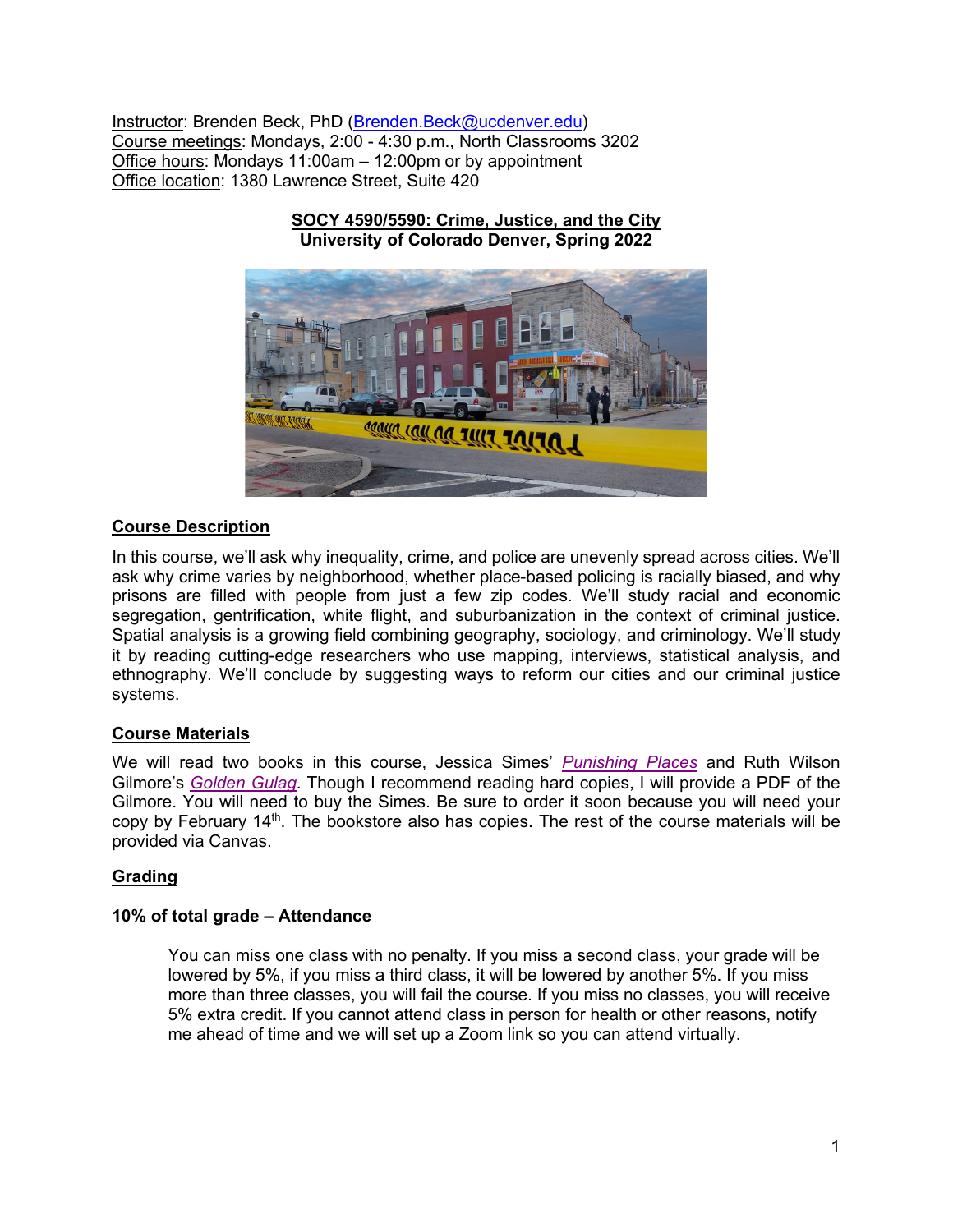#### **30% – Discussion contributions**

This is a reading- and discussion-intensive course. Your close reading of the materials and active participation in class will be essential. Before coming to class, be sure to annotate all the readings. During class, I will often ask you to summarize a reading's main idea or share one question you have about the reading. The question could be something you didn't understand, something you want to discuss further, or a critique you have. You might want to write each reading's main idea and question down before class. To earn an "A" in this area you will need to be an active participant and be ready when called upon. Because there are no quizzes or exams, your discussion contributions are how I assess your mastery of the readings.

# **10% – Presentation(s) on a week's readings**

Most weeks, one or two students will start the class discussion with a short presentation of the readings. These presentations should be 10-15 minutes and include handouts summarizing each reading separately. Brenden will provide a list of questions to guide your summaries and you can read Ashley Rubin's "Guide to Reading Non-Textbook Texts" for even more. You may include slides, pictures, activities, videos, etc. in your presentation. Each undergraduate student will present one class and each master's students will present two.

### **50% – Research paper and presentation**

The largest portion of your grade will be to write and present a research paper in which you summarize the academic scholarship on a question of your choice. I do not expect you will do any original data collection for this paper. For undergraduates, the paper should be at least 8 pages, for master's students, at least 12. On the last day of class, each student will present their paper in a formal presentation with slides. Undergraduates' presentations should be 10 minutes and master's students' 15 minutes. I will provide details and a rubric later in the semester.

# **COVID Precautions**

Our first class will be via Zoom. After that, we will be in person and wearing masks. If you are vaccinated, you can remove your mask when you are 10 feet or more from other people, for instance during presentations. Email me if you have any concerns or questions about our class COVID protocols. I am vaccinated and boosted, and I hope you will be, too.

#### **Time Expectations**

You are expected to work approximately 160 hours total to complete this class. Over 15 weeks, you will spend 2.5 hours per week in class (37.5 hours total). The required readings for each class are expected to take approximately 7 hours per week (90 hours). Preparing for an in-class presentation should take about 5 hours, and the final paper should take approximately 30 hours total.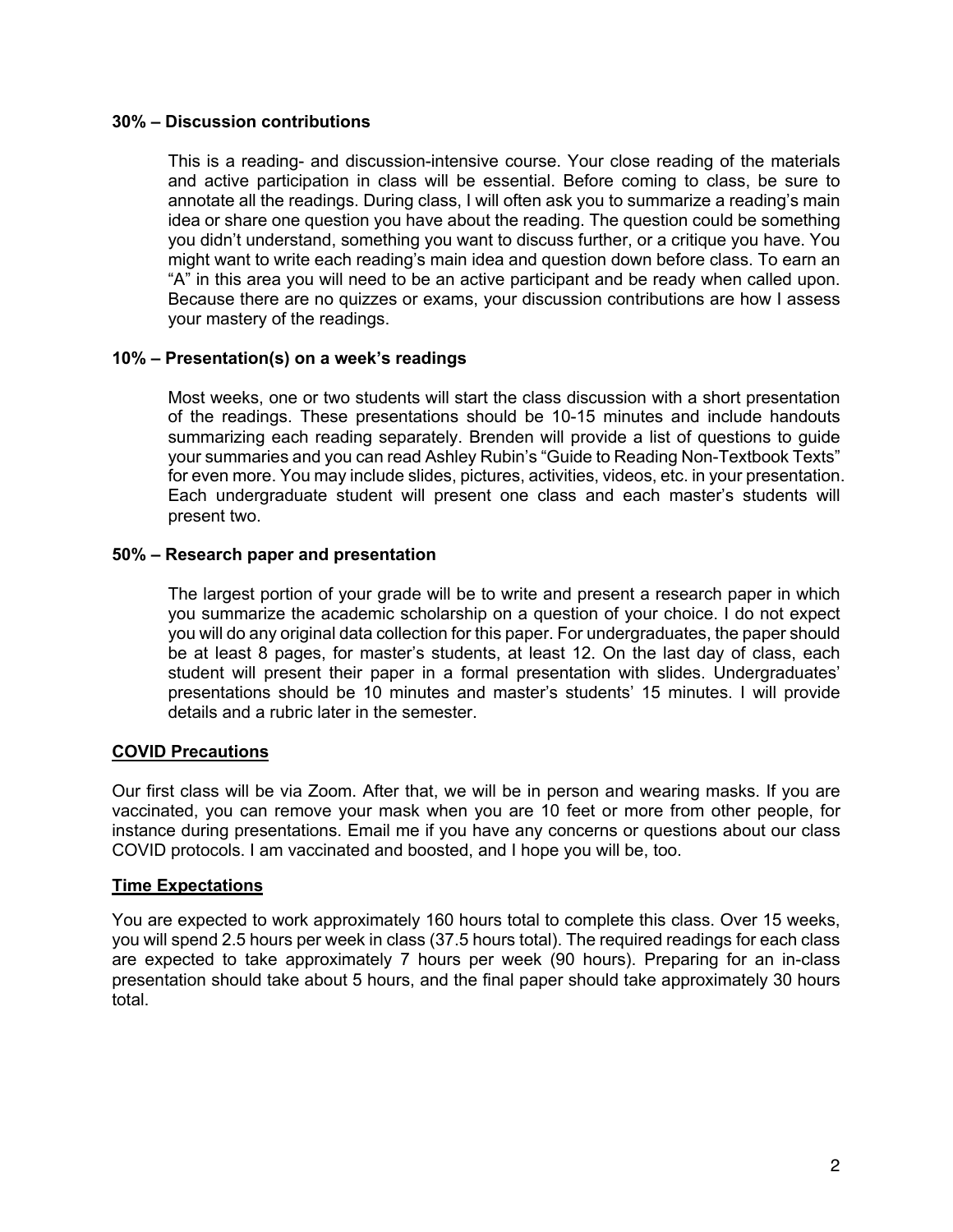# **Plagiarism**

Plagiarism of any kind will result in you failing the course. For more information, review the definition of academic dishonesty here and the college's procedure for handling academic dishonesty here. I will be using plagiarism detection software for your research papers.

#### **Student Support and Students with Disabilities**

See the link below if you need any career, academic, or mental health counseling https://clas.ucdenver.edu/faculty-staff/sites/default/files/attachedfiles/student\_services\_and\_calendar.pdf

If you have a disability and require accommodations in our class, register the with the Disability Resource Center (their info is in that link above), and let me know early in the semester so we can work together to provide a supportive learning environment.

### **Schedule of Readings and Due Dates**

# **January 24th – Introduction**

Review the syllabus, introduce ourselves, preview the course.

# **January 31st – Theories of Crime and Place**

Baldwin, James. 1963. "Fifth Avenue, Uptown." *Esquire*.

Muncie, John. 2009. "The Construction and Deconstruction of Crime" in *Key Readings in Criminology.*

Kleniewski & Thomas. 2010. "Theoretical Perspectives on the City" in *Cities, Change, and Conflict*.

### **February 7th – Crime and violence in their spatial context**

Platt, Tony. 1978. "'Street Crime' – A View from the Left." *Social Justice*.

Sampson, Robert. 2013. "The Place of Context: A Theory and Strategy for Criminology's Hard Problems." *Criminology*.

Serial. 2018. "A Bar Fight Walks into the Justice Center," Episode 1, Season 3 (52:00). https://serialpodcast.org/season-three/1/a-bar-fight-walks-into-the-justice-center

Presenter:

#### **February 14th –** *Punishing Places* **week 1**

Simes, Jessica. 2021. *Punishing Places*. Preface, Introduction, Chapters 1 and 2 (pp. xi-xiii, 1- 55).

Presenter:

# **February 21st -** *Punishing Places* **week 2**

Guest: Dr. Jessica Simes.

Simes, Jessica. 2021. *Punishing Places*. Chapters 3, 5, and 6 (pp. 56-82, 97-158). You can skim or skip pp. 61-79.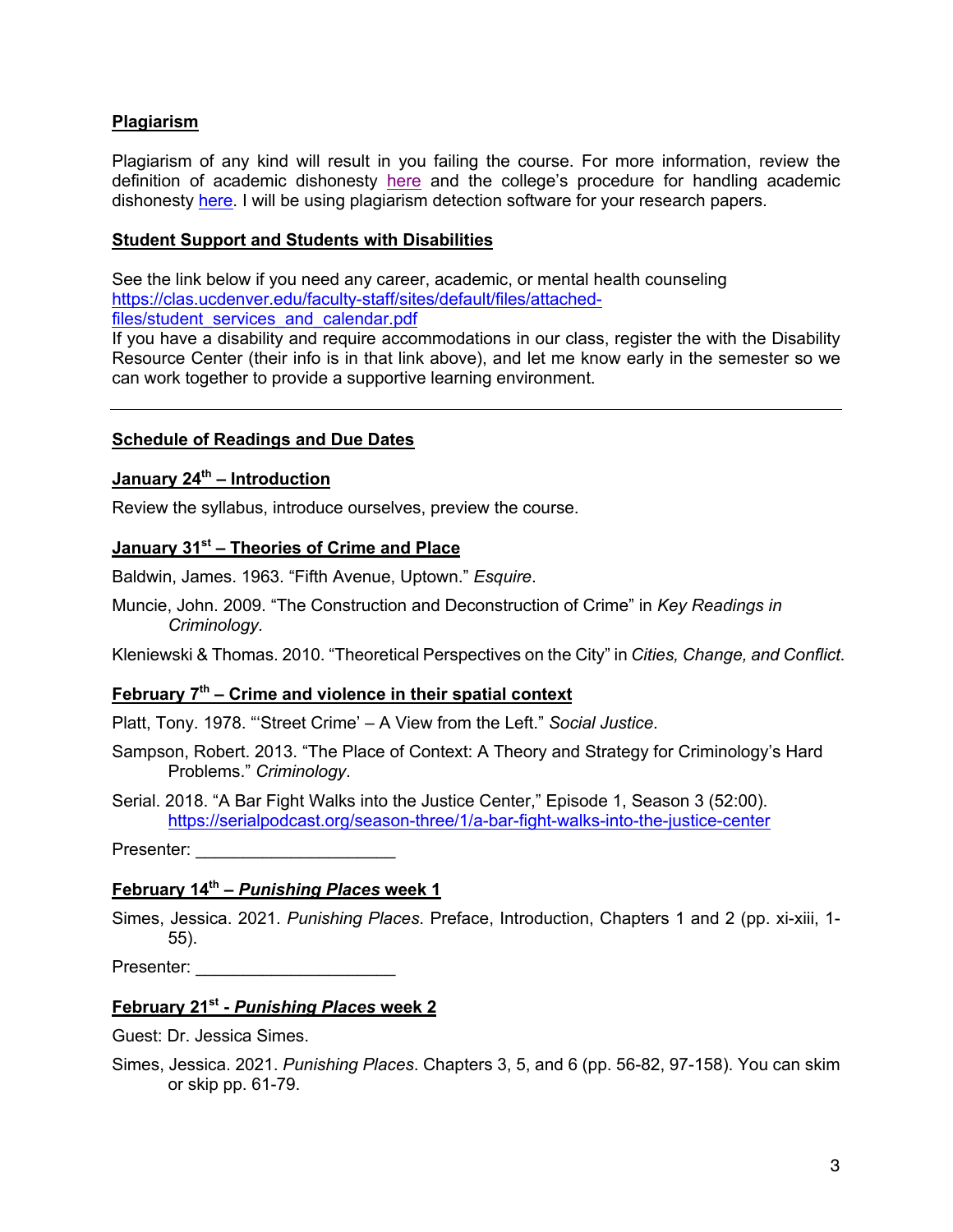Due today: Your research question. Submit to Brenden via email and come ready to discuss it in class.

### **February 28th – Contagious Violence and Therapeutic Policing**

Stuart, Forrest. 2016. "Introduction." from *Down and Out and Under Arrest*. (You can skim pp.  $23 - 33$ ).

Leovy, Jill. 2016. "Circle of Grief" from Ghettoside.

Lowery, Welsey et al. 2018. "Where Killings Go Unsolved." *The Washington Post*. Read online, desktop is best, you might need to use your Auraria Library access, at: https://www.washingtonpost.com/graphics/2018/investigations/where-murders-gounsolved/

Woods & Soderberg. 2020. "Credible Messengers." *The Intercept*.

Presenter: **Example 20** 

# **March 7th – From Cities to Suburbs**

Goffman, Alice. 2009. "On the Run: Wanted Men in a Philadelphia Ghetto." *American Sociological Review.* 

Singer & Drakulich. 2019. "*Crime & Safety in Suburbia.*" *Annual Review of Criminology*.

Beck. 2022. "Police Killings and Municipal Reliance on Fine-and-Fee Revenue." Working Paper. (Skim or skip the "Research Design" section).

Presenter: **Example 20** 

# **March 14th – Disorder and Broken Windows Policing**

Bratton & Kelling. 2015. "Why We Need Broken Windows Policing."

Beckett & Herbert. 2008. "Dealing with Disorder." *Theoretical Criminology*.

Weaver, Vesla. 2018. "Why White People Keep Calling the Cops on Black Americans." *Vox*.

Optional: Sampson, Robert. 2012. "Broken Windows and the Meaning of Disorder" from *The Great American City*.

Presenter:

### **March 21st – Spring Break – No Class**

# **March 28th – Police Brutality and Protest**

- Badger, Emily. 2020. "Beverly Hills, Buckhead, SoHo: The New Sites of Urban Unrest." *The New York Times*
- Balko, Rodney. 2015. "How Municipalities in St. Louis County, Mo., Profit from Poverty." *Washington Post.*
- Herbert, Steve. 2014. "The Policing of Space: New Realities, Old Dilemmas." *Oxford Handbook of Police and Policing*.

Presenter: